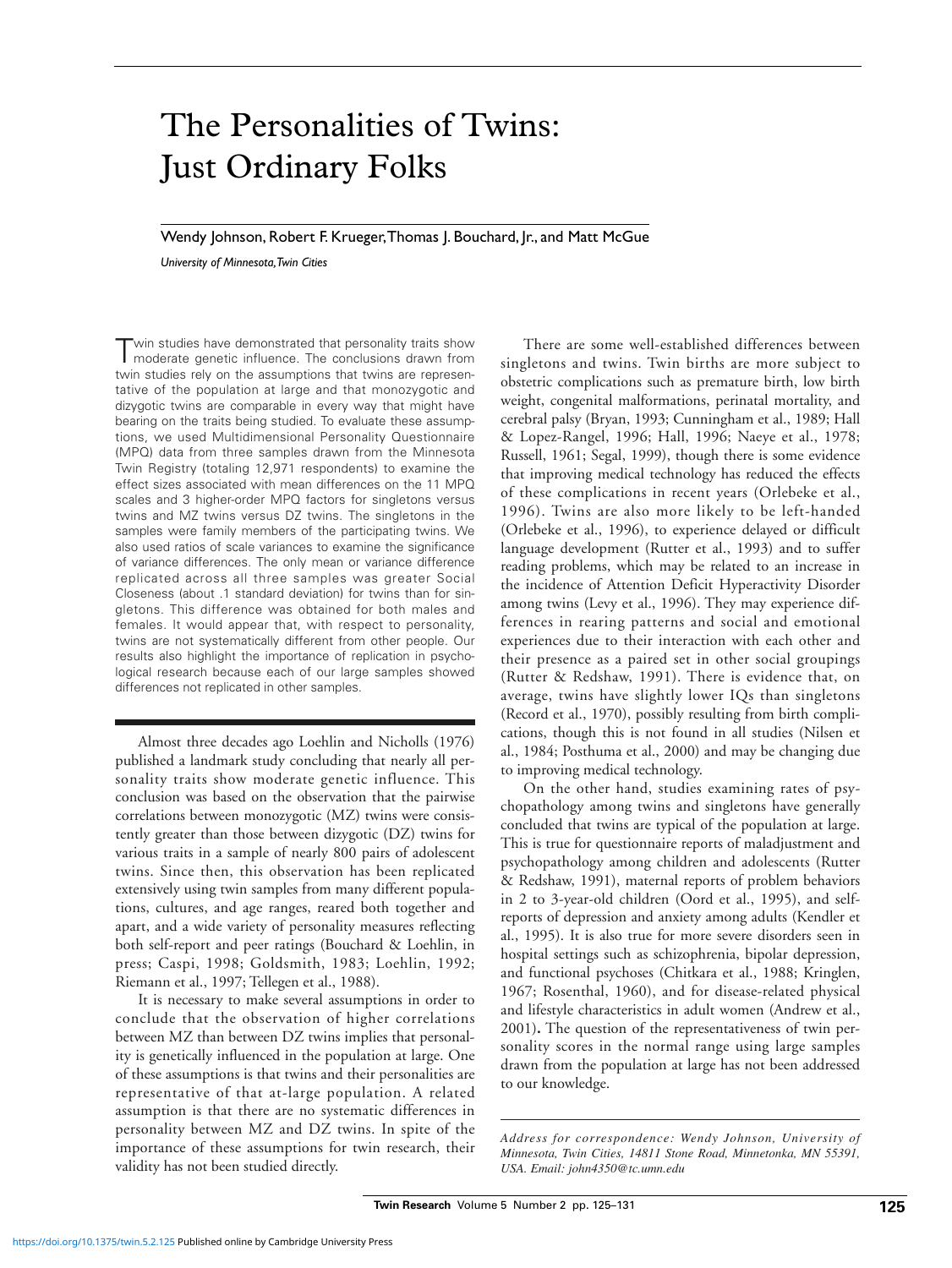Differences between MZ and DZ twins have been studied even less systematically. Again, differences surrounding the circumstances of birth are the most clearly understood. DZ twins always have separate placentae (though they can occasionally fuse), which means that they also have separate chorions and amnions, the two protective fetal membranes that surround the fetus inside the placenta. In contrast, MZ twins may share the fetal membranes at the amniotic, chorionic, or placental levels. When the inner birth membranes are shared, structural abnormalities and shared fetal circulation are more common (Bryan, 1992; Machin, 2001; Martin et al., 1997), which may lead to differences in personality though there is also some evidence that personality may be more similar when chorions are shared (Sokol, 1995). Recent work comparing the IQs of monochorionic and dichorionic MZ twins drawn from a large systematic registry suggests little to no influence of chorion type on full-scale IQ, nor on most subtests of the Weschler Intelligence Scale for Children — Revised (Jacobs et al., 2001). This, however, says nothing about the ranges of personality observed among MZ and DZ twins. For psychopathology, Kendler et al. (1996) observed no differences in rates of first admission to the Swedish Psychiatric Registry over a 5-year period between MZ and same-sex DZ and between same-sex DZ and opposite-sex DZ twins in a Swedish birth cohort spanning 73 years. Prior, more limited studies had produced mixed results, with some showing lower and others showing higher rates of disorder in MZ twins (Fisher, 1973; Kringlen, 1967; Tienari, 1963).

The purpose of this study was to examine whether the means and variances of scores on a well-regarded personality self-report instrument (the Multidimensional Personality Questionnaire (MPQ), (Krueger et al., 2000; Patrick et al., in press; Tellegen, 1982; Tellegen, 1985) differ systematically between twins and their singleton family members and between MZ and DZ twins. We made use of three independent samples in which the participants completed slightly different versions of the MPQ. The results from the samples thus serve as constructive replications (Lykken, 1968) for each other.

# **Materials and Method Sample**

The personality data used in this study were provided by mail by participants in the Minnesota Twin Registry (MTR). The twin participants who form the foundation of the MTR were ascertained from birth records provided by the Minnesota State Health Department, and comprised about 80% of the approximately 10,400 surviving intact pairs born in Minnesota from 1936 through 1955 (about 8,400 pairs in all) (Lykken, 1968). In addition, their spouses, siblings, offspring, and parents were recruited. The initial mailing consisted of a biographical questionnaire that included five questions about twin similarity. We used these questions to determine the zygosity (MZ versus DZ) of the twins. This method of zygosity determination is highly accurate, achieving greater than 95% accuracy when compared to serological analysis of blood samples (Lykken et al., 1990). The establishment and representativeness of the Registry are described in detail by Lykken et al. (1990).

In total, 12,971 twins and their singleton spouses and other family members completed the MPQ as part of the MTR. Participants in different recruitment waves received somewhat different versions of the MPQ. Specifically, 6,349 people completed a 300-item version with dichotomous (true/false) response options, 4,666 people completed a shortened 198-item version with 4-point (definitely true, probably true, probably false, definitely false) response options, and 1,956 people completed a 300-item, 4 response option form. We made use of this variation to construct 3 quasi-independent samples in which to assess twin versus singleton differences and MZ versus DZ differences so that we could assess the extent to which any differences we observed would be replicated across samples. The breakdown of the three samples by sex, twin status, and zygosity of twins is shown in Table 1. To avoid confounds associated with sex-related personality differences, members of opposite-sex twin pairs were excluded from the MZ versus DZ comparisons, but they were included in the singleton versus twin comparisons. In situations where only one member of a twin pair completed the MPQ, that person was classified as a twin.

#### **Personality Measurement (the MPQ)**

The MPQ is a factor analytically developed self-report personality inventory that measures 11 primary personality traits and 3 higher-order factors (Krueger, 2000; Tellegen & Waller, 2001). The MPQ was designed to achieve relatively independent primary scales; thus no questions add to the scoring of more than one primary scale, and the superfactors do not simply reflect particular primary scales. The higher-order superfactors describe basic parameters of emotional and behavioral regulation. Positive Emotionality is primarily associated with the MPQ Wellbeing, Social Potency, Achievement, and Social Closeness scales. Negative Emotionality is most strongly associated with the

#### **Table 1**

Sample Sizes by Twin, Sex, and Zygosity Status for the 3 Multidimensional Personality Questionnaire Inventory Format Samples

| Status            | MPO form<br>300, 2 | MPQ form<br>198, 4 | MPQ form<br>300, 4 |
|-------------------|--------------------|--------------------|--------------------|
| Twins             |                    |                    |                    |
| Males             | 1,256              | 1,282              | 366                |
| Females           | 1.954              | 1.741              | 570                |
| Singletons        |                    |                    |                    |
| Males             | 1.577              | 867                | 510                |
| <b>Females</b>    | 1.562              | 776                | 510                |
| MZ twins          |                    |                    |                    |
| Males             | 564                | 445                | 117                |
| Females           | 920                | 591                | 195                |
| Same sex DZ twins |                    |                    |                    |
| Males             | 528                | 405                | 113                |
| Females           | 836                | 602                | 196                |

Notes:MZ = monozygotic; DZ = same sex dizygotic. MPQ forms: number of items, number of options per item. MZ and DZ twins are included in the overall group of twins. Opposite sex dizygotic twins are included in the overall group of twins, but not in the group of same sex DZ twins. Members of broken twin pairs are included in both the overall group of twins and in the appropriate MZ or DZ group. See text for further explanation.

**126 Twin Research** April 2002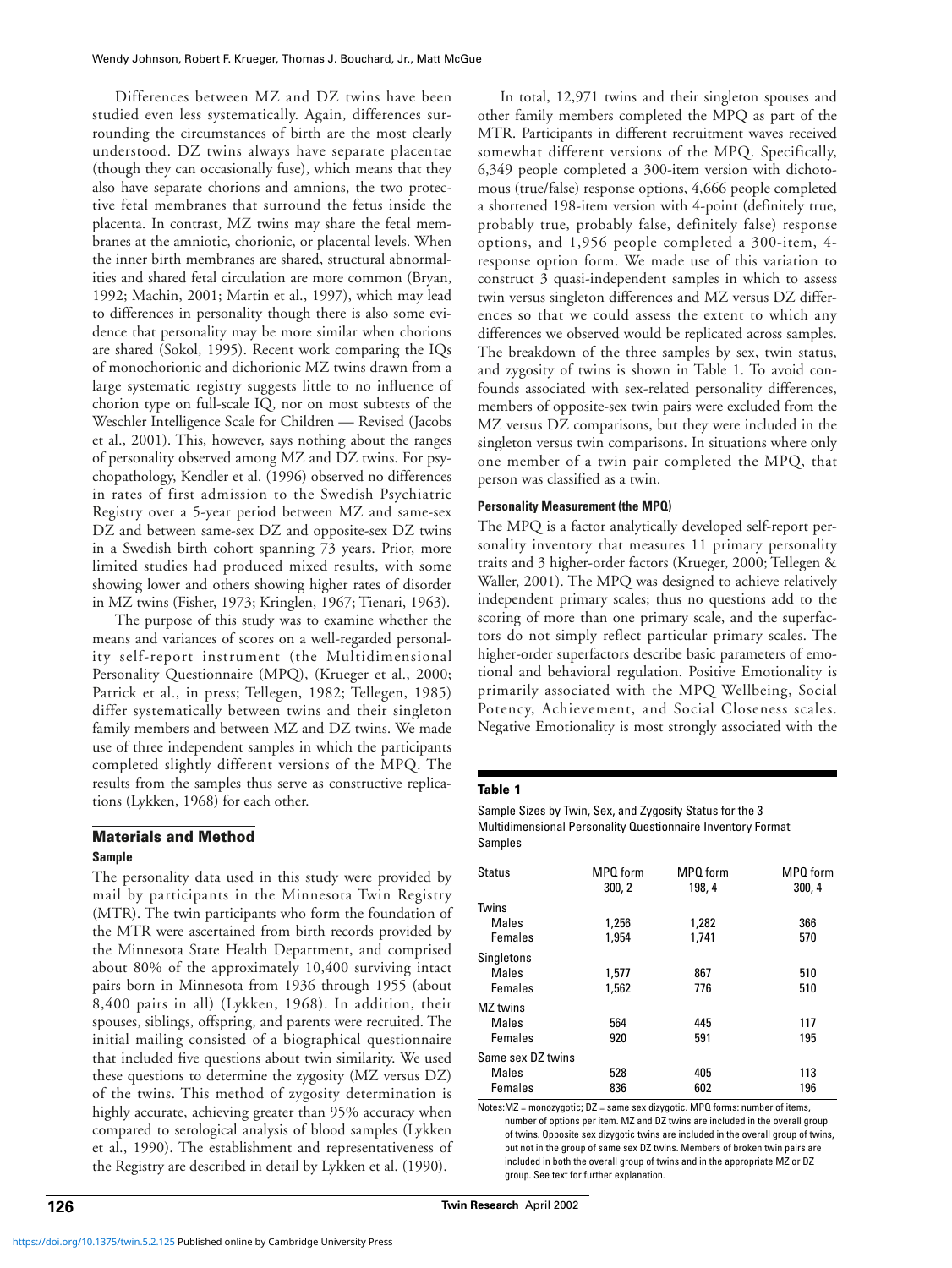MPQ Stress-Reaction, Alienation, and Aggression scales. Constraint is primarily associated with the MPQ Control, Harm Avoidance, and Traditionalism scales.

#### **Analytic Procedures**

Because the existence of age and sex effects for the personality measures could affect the sample means in each group, the raw MPQ scores were adjusted for age and sex effects within each MPQ form sample. This was done by estimating the coefficients in the regression of MPQ scale score on age and age-squared separately for males and females, and using these coefficients to define the age-sex adjusted scores. The regression procedures are described more fully in McGue and Bouchard (1984).

In order to examine differences in mean trait levels, we calculated the effect size of each mean difference between twins and singletons and between MZs and DZs, using the age-corrected MPQ scores for each of the 11 primary scales and 3 higher-order factors. We did this separately for males and females within each MPQ form sample. To examine differences in variability of trait levels, we calculated ratios of the variances of MPQ scores in the same manner.

Given the large size of our samples, even small differences can be expected to be statistically significant. Consequently, we elected to focus on the magnitude of differences rather than their statistical significance. We decided to regard an effect size of  $.1$  (or  $-.1$ ) as noteworthy, but only if the effect size was at that level or higher in all three of our MPQ form samples. Cohen (1988) specifies an effect size of .2 as small; thus, the effect sizes with absolute value less than .1 that we disregarded can be considered extremely small. Similarly, for the ratios of variances, we decided to consider a variance ratio to be noteworthy only if it was greater than 1.2 or less than .83 (i.e. the reciprocal

of 1.2) in all three of the MPQ form samples. Cohen based his definitions of small, medium, and large effect sizes on the proportions of the distributions that do not overlap for various effect sizes. Using this standard, a variance ratio of 1.2 is basically equivalent to an effect size of .1.

# **Results**

The results of our analysis of mean differences between twins and singletons are shown in Table 2. Most of the effect sizes of differences for males were well below the cutoff we had set of .1, and the few that exceeded that level did not tend to replicate in all three samples. The only exception was Social Closeness, which was higher in male twins by about .1 standard deviation in the two larger samples, and by about .2 standard deviation in the smallest sample. Aggression was higher in male singletons in the two larger samples by about .1 and .2 standard deviations, but the difference was well below .1 standard deviation in the smallest sample. This led, however, to a sample-weighted average over all three samples that was .12 standard deviations lower in twins than in singletons. The results for females were strikingly similar. Again, Social Closeness was higher in females by about .1 standard deviation in all three samples, but few other differences exceeded .1 standard deviation and the few that did were not replicated in other samples. Other than for Social Closeness, there were no sample-weighted averages that differed by as much as .1 standard deviation. To address the possibility that the personalities of twins and singletons were so similar because the twins and singletons were all family members, we also looked at mean differences between twins and spouses. Note that, because males and females were analysed separately, in so doing twins

**Table 2**

Effect Sizes of Differences by MPQ Scale for the 3 Test Format Samples and the Sample-Weighted Average

| TWINS VS. SINGLETONS          |                 |         |        |                 |        |                 |        |                            |  |
|-------------------------------|-----------------|---------|--------|-----------------|--------|-----------------|--------|----------------------------|--|
| <b>MPQ Scales and Factors</b> | MPQ form 300, 2 |         |        | MPQ form 198, 4 |        | MPQ form 300, 4 |        | Sample-Weighted<br>Average |  |
|                               | Males           | Females | Males  | Females         | Males  | Females         | Males  | Females                    |  |
| Wellbeing                     | $-.03$          | $-.02$  | .02    | .12             | .06    | $-.04$          | .00.   | .03                        |  |
| Social Potency                | $-.02$          | $-.01$  | $-.13$ | .00             | $-.04$ | $-.13$          | $-.07$ | $-.03$                     |  |
| Achievement                   | .03             | .07     | $-.07$ | .09             | .16    | .03             | .01    | .07                        |  |
| <b>Social Closeness</b>       | .09             | .10     | .10    | .09             | .20    | .10             | .11    | .10                        |  |
| <b>Stress Reactivity</b>      | $-.04$          | $-.06$  | $-.04$ | $-.07$          | .03    | .06             | $-.03$ | $-.04$                     |  |
| Alienation                    | .01             | .01     | $-.01$ | .12             | $-.04$ | .05             | .00    | .06                        |  |
| Aggression                    | $-.10$          | $-.04$  | $-.18$ | $-.07$          | $-.04$ | .00             | $-.12$ | $-.05$                     |  |
| Control                       | $-01$           | $-.04$  | .08    | $-.05$          | $-.04$ | .01             | .02    | $-.04$                     |  |
| <b>Harm Avoidance</b>         | .01             | $-.05$  | .01    | $-.04$          | $-.04$ | $-.04$          | .00.   | $-.05$                     |  |
| Traditionalism                | .03             | $-.06$  | .07    | $-.02$          | $-.02$ | $-06$           | .03    | $-.05$                     |  |
| Absorption                    | .00             | .00.    | $-.06$ | .08             | .10    | .00             | $-.01$ | .03                        |  |
| <b>Positive Emotionality</b>  | .00             | .02     | $-.05$ | .12             | .13    | $-.04$          | .00    | .04                        |  |
| <b>Negative Emotionality</b>  | $-.05$          | $-.05$  | $-.10$ | .00             | $-.03$ | .03             | $-.07$ | $-.02$                     |  |
| Constraint                    | .04             | $-.04$  | .09    | .01             | .00    | .01             | .05    | $-.01$                     |  |

Notes:MPQ forms: number of items, number of options per item. Twins include members of opposite sex pairs. Effect size is (twin mean – singleton mean)/pooled standard deviation.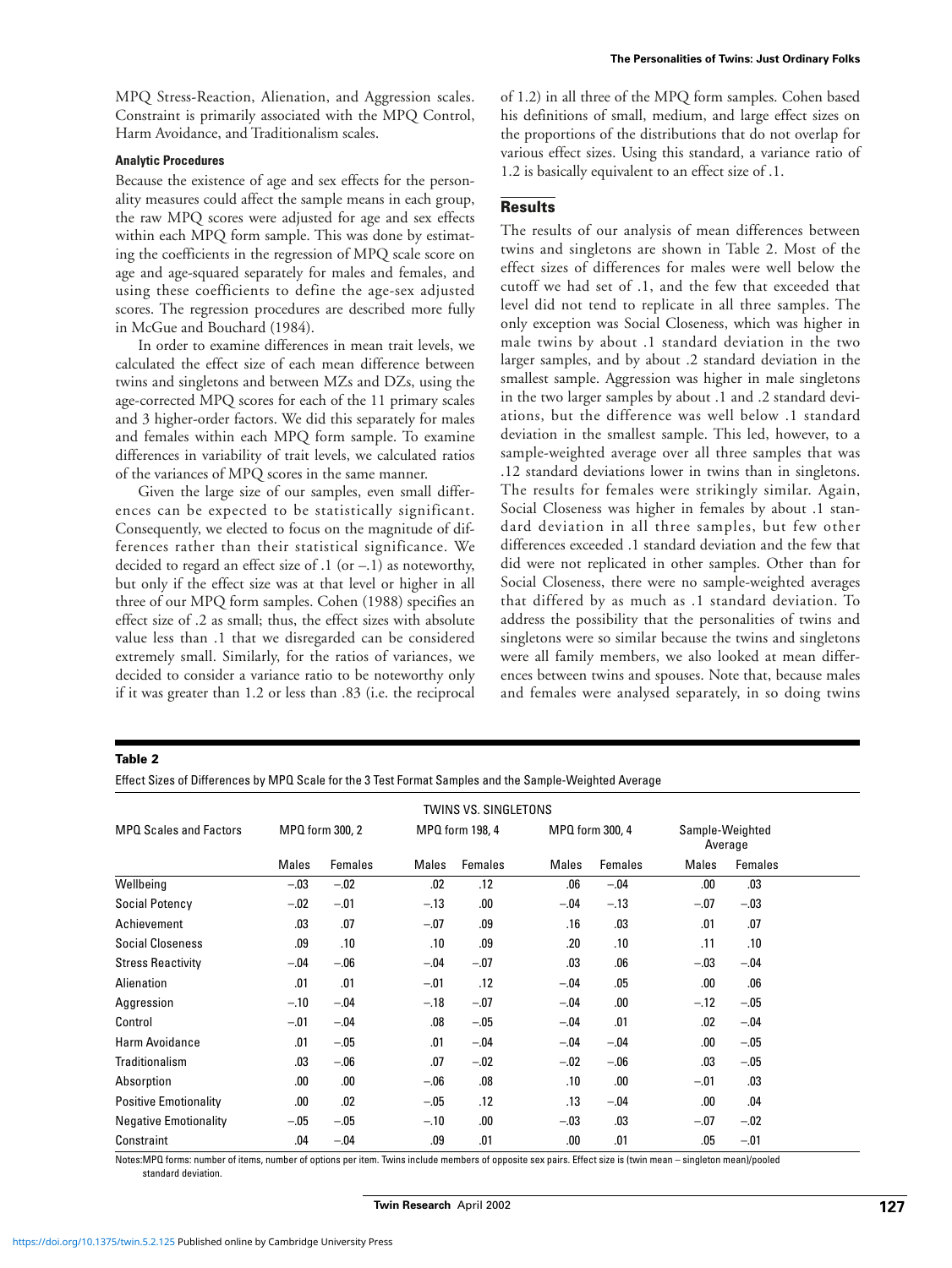### **Table 3**

|  |  |  | Effect Sizes of Differences by MPQ Scale for the 3 Test Format Samples and the Sample-Weighted Average |  |  |
|--|--|--|--------------------------------------------------------------------------------------------------------|--|--|
|  |  |  |                                                                                                        |  |  |

|                               | MZ TWINS VS. DZ TWINS |                 |        |                 |        |                 |                         |         |  |
|-------------------------------|-----------------------|-----------------|--------|-----------------|--------|-----------------|-------------------------|---------|--|
| <b>MPQ Scales and Factors</b> |                       | MPQ form 300, 2 |        | MPQ form 198, 4 |        | MPQ form 300, 4 | Sample-Weighted Average |         |  |
|                               | Males                 | Females         | Males  | Females         | Males  | Females         | <b>Males</b>            | Females |  |
| Wellbeing                     | .06                   | $-.03$          | .06    | .01             | .18    | .00.            | .07                     | $-01$   |  |
| <b>Social Potency</b>         | .08                   | .06             | .02    | $-.03$          | .27    | .08             | .08                     | .03     |  |
| Achievement                   | .15                   | .03             | $-.08$ | .11             | .11    | .11             | .06                     | .07     |  |
| <b>Social Closeness</b>       | .07                   | .06             | .03    | .05             | .30    | .05             | .08                     | .06     |  |
| <b>Stress Reactivity</b>      | $-.02$                | $-.02$          | $-.06$ | .05             | $-.12$ | $-.11$          | $-.04$                  | .00     |  |
| Alienation                    | $-.20$                | $-.03$          | $-.04$ | .07             | .04    | .00.            | $-.11$                  | .01     |  |
| Aggression                    | .05                   | $-.05$          | $-.03$ | .09             | $-.13$ | .01             | .00                     | .01     |  |
| Control                       | .09                   | .03             | $-.08$ | .05             | $-.17$ | .02             | .00                     | .04     |  |
| <b>Harm Avoidance</b>         | $-.15$                | .04             | $-.03$ | .04             | .03    | $-.09$          | $-.09$                  | .02     |  |
| Traditionalism                | .06                   | $-.04$          | $-.03$ | .12             | .13    | $-.05$          | .03                     | .02     |  |
| Absorption                    | $-.01$                | $-.01$          | .02    | .01             | .10    | .04             | .01                     | .00     |  |
| <b>Positive Emotionality</b>  | .13                   | .04             | .00    | .07             | .27    | .11             | .09                     | .06     |  |
| <b>Negative Emotionality</b>  | $-.08$                | $-.04$          | $-.07$ | .09             | $-.04$ | $-.04$          | $-.07$                  | .01     |  |
| Constraint                    | $-.01$                | .01             | $-.10$ | .13             | .02    | $-.04$          | $-.05$                  | .05     |  |

Notes:MPQ forms: number of items, number of options per item. MZ = monozygotic; DZ = same sex dizygotic. Effect size is (MZ mean – DZ mean)/pooled standard deviation.

#### **Table 4**

Ratios of Variances by MPQ Scale for the 3 Test Format Samples and the Sample-Weighted Average

|                               | TWINS VS. SINGLETONS |         |       |                 |       |                 |       |                         |  |
|-------------------------------|----------------------|---------|-------|-----------------|-------|-----------------|-------|-------------------------|--|
| <b>MPQ Scales and Factors</b> | MPQ form 300, 2      |         |       | MPQ form 198, 4 |       | MPQ form 300, 4 |       | Sample-Weighted Average |  |
|                               | Males                | Females | Males | Females         | Males | Females         | Males | Females                 |  |
| Wellbeing                     | 1.01                 | 1.22    | 1.01  | 0.84            | 1.22  | 1.14            | 1.04  | 1.08                    |  |
| <b>Social Potency</b>         | 1.08                 | 1.04    | 0.98  | 0.93            | 1.03  | 1.00            | 1.04  | 1.00                    |  |
| Achievement                   | 0.83                 | 0.93    | 1.11  | 0.83            | 0.93  | 0.96            | 0.95  | 0.90                    |  |
| <b>Social Closeness</b>       | 1.04                 | 1.04    | 0.98  | 0.88            | 0.91  | 0.90            | 1.00  | 0.96                    |  |
| <b>Stress Reactivity</b>      | 1.03                 | 1.04    | 1.05  | 1.00            | 1.00  | 0.94            | 1.03  | 1.01                    |  |
| Alienation                    | 1.05                 | 0.97    | 1.15  | 1.41            | 0.87  | 1.03            | 1.06  | 1.13                    |  |
| Aggression                    | 0.90                 | 0.90    | 0.94  | 0.92            | 0.98  | 0.99            | 0.92  | 0.92                    |  |
| Control                       | 1.08                 | 1.06    | 0.92  | 0.98            | 0.92  | 1.06            | 0.99  | 1.03                    |  |
| Harm Avoidance                | 1.01                 | 1.04    | 0.92  | 0.98            | 1.14  | 0.94            | 0.99  | 1.00                    |  |
| Traditionalism                | 1.05                 | 1.20    | 1.02  | 0.98            | 0.93  | 1.21            | 1.02  | 1.12                    |  |
| Absorption                    | 1.08                 | 1.05    | 1.06  | 1.02            | 0.99  | 0.84            | 1.06  | 1.01                    |  |
| <b>Positive Emotionality</b>  | 1.07                 | 1.06    | 1.11  | 0.81            | 1.12  | 1.03            | 1.09  | 0.96                    |  |
| <b>Negative Emotionality</b>  | 1.03                 | 1.02    | 1.17  | 1.14            | 0.84  | 0.92            | 1.05  | 1.05                    |  |
| Constraint                    | 1.03                 | 1.14    | 0.88  | 1.08            | 0.99  | 1.09            | 0.97  | 1.11                    |  |

Notes:MPQ forms: number of items, number of options per item. Twins include members of opposite sex pairs. Ratio of variance is twin variance/singleton variance.

were never compared with their own spouses. The results were nearly identical, and can be obtained from Wendy Johnson upon request.

The results of our analysis of mean differences between MZs and DZs are shown in Table 3. For males, most of the effect size differences were well below .1 and no differences that exceeded that level were replicated in all three samples. Positive Emotionality was higher in MZs in two samples (by .1 and .3 standard deviations), but the difference was effectively 0 in the third sample. The sample-weighted average for Alienation was .11 standard deviation lower in MZs than in DZs. The results for females were similar. Here, the only difference exceeding .1 standard deviation that was replicated even once was for Achievement (.1 standard deviation, with MZs higher, in two samples, but similar to DZs in the third sample). There were no sampleweighted averages that differed by as much as .1 standard deviation**.**

In general, the sample that completed the MPQ form with 300 items and 4 response options showed the greatest effect size differences. This sample was also the smallest,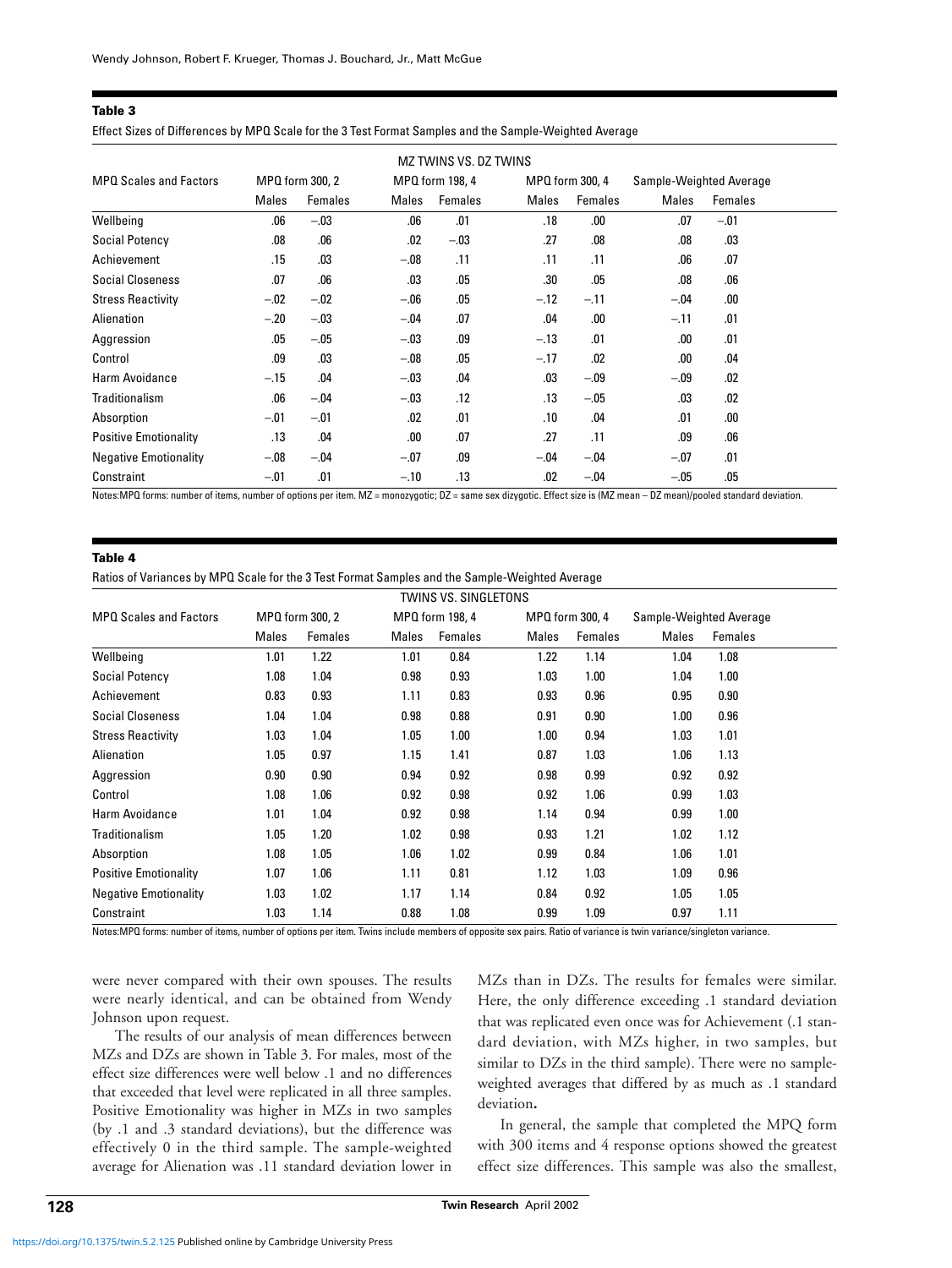#### **Table 5**

Ratios of Variances by MPQ Scale for the 3 Test Format Samples and the Sample-Weighted Average

|                               | MZ TWINS VS. DZ TWINS |         |       |                 |       |                |       |                         |  |
|-------------------------------|-----------------------|---------|-------|-----------------|-------|----------------|-------|-------------------------|--|
| <b>MPQ Scales and Factors</b> | MPQ form 300, 2       |         |       | MPQ form 198, 4 |       | MPQ 300, 4form |       | Sample-Weighted Average |  |
|                               | Males                 | Females | Males | Females         | Males | Females        | Males | Females                 |  |
| Wellbeing                     | 0.99                  | 0.82    | 1.08  | 0.96            | 1.53  | 0.92           | 1.08  | 0.88                    |  |
| Social Potency                | 0.91                  | 0.92    | 0.87  | 0.95            | 1.22  | 1.06           | 0.93  | 0.95                    |  |
| Achievement                   | 1.06                  | 0.97    | 0.83  | 1.08            | 1.42  | 1.27           | 1.01  | 1.04                    |  |
| <b>Social Closeness</b>       | 0.97                  | 0.98    | 1.02  | 1.03            | 1.63  | 0.94           | 1.06  | 0.99                    |  |
| <b>Stress Reactivity</b>      | 0.91                  | 1.02    | 1.02  | 0.95            | 1.24  | 1.02           | 0.99  | 1.00                    |  |
| <b>Alienation</b>             | 1.35                  | 1.07    | 1.22  | 1.09            | 0.90  | 1.19           | 1.25  | 1.09                    |  |
| Aggression                    | 0.99                  | 1.17    | 0.97  | 0.88            | 1.69  | 0.88           | 1.06  | 1.03                    |  |
| Control                       | 1.01                  | 0.91    | 1.00  | 1.10            | 0.98  | 1.33           | 1.00  | 1.03                    |  |
| <b>Harm Avoidance</b>         | 0.91                  | 0.94    | 0.95  | 0.97            | 1.09  | 0.94           | 0.94  | 0.95                    |  |
| Traditionalism                | 0.89                  | 0.89    | 1.11  | 0.90            | 1.21  | 0.96           | 1.01  | 0.90                    |  |
| Absorption                    | 1.01                  | 0.99    | 0.96  | 0.88            | 1.16  | 1.00           | 1.01  | 0.95                    |  |
| <b>Positive Emotionality</b>  | 1.02                  | 0.87    | 0.91  | 1.01            | 1.57  | 0.89           | 1.03  | 0.92                    |  |
| <b>Negative Emotionality</b>  | 1.11                  | 1.11    | 1.06  | 1.00            | 0.93  | 1.16           | 1.07  | 1.07                    |  |
| Constraint                    | 0.93                  | 0.87    | 0.95  | 0.99            | 1.00  | 1.06           | 0.94  | 0.94                    |  |

Notes:MPQ forms: number of items, number of options per item. MZ = monozygotic; DZ = same sex dizygotic. Ratio of variance is MZ variance/DZ variance.

being only about a third the size of the largest sample and less than half the size of the next largest.

Table 4 shows the ratios of variances for twins versus singletons. The situation was very similar to that for the mean differences: few of the variance ratios exceeded 1.2 (or, equivalently, were below .83), and those that did were not replicated across the other samples. The only situation where the variance ratio was greater than 1.2 in two samples was Traditionalism in females, but it was only .98 in the third sample.

Table 5 shows the ratios of variances for MZs versus DZs. Few ratios were greater than 1.2 or less than .83, and those that were not replicated across the samples. In males, the only scale for which the ratio was greater than 1.2 in two samples was Alienation, with MZs showing greater variance in two samples, but less in the third**.** This led, again, to a sample-weighted average variance ratio of 1.25 for that scale. The situation for females was similar. There was no scale for which the ratio was greater than 1.2 even in two samples. There were also no sample-weighted average variances greater than 1.2 or less than .83.

# **Discussion**

Despite large sample sizes, there was only one mean difference between twins and singletons that replicated across all three samples. That was the higher mean score for Social Closeness in twins, and it was apparent for both males and females. The effect size was only about .1, however, a difference generally considered trivial and which was not large enough to have an impact on Positive Emotionality, the higher-order factor to which Social Closeness primarily contributes. It is interesting to speculate, nonetheless, whether twins' greater Social Closeness extends to others around them or is primarily limited to the twin pair bond. Though the items in the Social Closeness scale include

references to social relationships beyond the family, they also include several items that refer primarily to enjoyment of solitude (reverse-scored). In any event, the difference is unlikely to be of significance in behavioral genetic studies relying on the assumption that twins' personalities are representative of those in the population at large. There were no mean differences between MZs and DZs that replicated across all three samples. Similarly, there were no significant differences in variances that replicated across all three samples, either between singletons and twins or between MZs and DZs. There were sample-weighted averages that differed by about .1 standard deviation for Aggression between male twins and singletons and for Alienation between male MZs and DZs. These differences were not replicated across all three samples, and may be attributed to a lack of comparability of MPQ forms.

Taken together, these results suggest that it is reasonable to assume that twins are representative of the population at large for normal personality variation, and that MZs and DZs are comparable in this same way. In other words, with respect to personality, it is safe to say that twins are ordinary people who happen to come in matched sets.

That said, there were both significant mean differences and significant variance differences for some scales in some samples. In particular, the smallest sample (the 300-item, 4 response-option MPQ form) tended to show both the largest number of mean differences in excess of .1 standard deviation and the largest mean differences in absolute value. At 1,956 participants, this would not generally be considered to be a small sample. It is likely that these differences did not occur in the larger samples due to the law of large numbers, which states that the sample mean will approach the population mean as the sample size increases. The variation in results even in these large samples serves to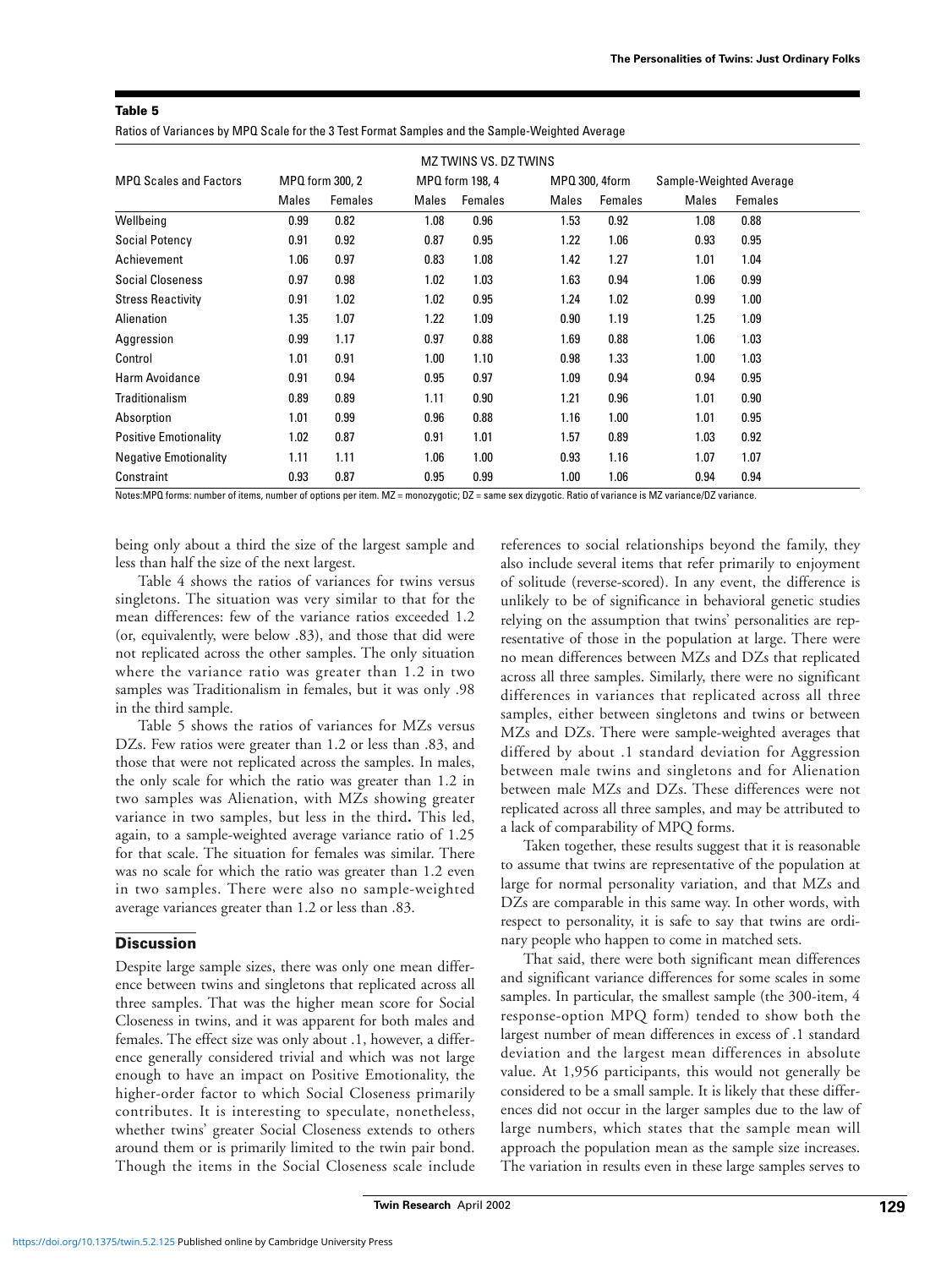emphasize the importance of replication in different samples in all psychological research.

## **Acknowledgments**

The development of the Minnesota Twin Registry was supported by Grant #5 R01 MH37860 from the National Institute of Mental Health. Robert F. Krueger was supported by National Institute of Mental Health Grant R21 MH65137.

Address correspondence to Wendy Johnson or Robert F. Krueger at Department of Psychology, University of Minnesota, Elliott Hall, 75 East River Road, Minneapolis, MN 55455-0344.

#### **References**

- Andrew, T., Hart, D. J., Snieder, H., Lange, M. D., Spector, T. D., & MacGregor, A. J. (2001). Are twins and singletons comparable? A study of disease-related and lifestyle characteristics in adult women. *Twin Research, 4*(6), 464–477.
- Bouchard, Jr. T. J., & Loehlin, J. C. (in press). Genes, evolution, and personality. *Behavior Genetics.*
- Bryan, E. M. (1992). *Twins and higher multiple births: A Guide to their nature and nurture.* London: Edward Arnold.
- Bryan, E. M. (1993). Prenatal and perinatal influences on twin children: Implications for twin studies. In J. T. J. Bouchard, & P. Popping (Eds.), *Twins as a tool of behavioral genetics* (pp. 218–25). Chichester, UK: John Wiley & Sons, Ltd.
- Caspi, A. (1998). Personality development across the life course. In W. Damon, & N. Eisenberg (Eds.), *Handbook of child psychology: Vol. 3; Social emotional, and personality development* (311–388). New York: Wiley.
- Chitkara, B., MacDonald, A., & Reveley, A. M. (1988). Twin birth and adult psychiatric disorder: An examination of the case records of the Maudsley Hospital. *British Journal of Psychiatry, 152,* 391–398.
- Cohen, J. (1988). *Statistical power analysis* (2nd ed.). Hillsdale, NJ: Erlbaum.
- Cunningham, F. G., McDonald, P. C., & Gant, N. F. (1989). *Multifetal pregnancy. Williams Obstetrics* (pp. 629–652). Norwalk, CT: Appleton & Lange.
- Fischer, M. (1973). Genetic and environmental factors in schizophrenia. *Acta Psychiatrica Scaninavica Supplement, 238,* 1–200.
- Goldsmith, H. H. (1983). Genetic influences on personality from infancy to adulthood. *Child Development, 54,* 331–355.
- Hall, J. G., & Lopez-Rangel, E. (1996). Twins and twinning. In D. L. Rimoin, & J. M. Connor, & R. E. Pyeritz (Eds.), *Principles and practice of medical genetics.* New York: Churchill Livingstone.
- Hall, J. G. (1996). Twins and twinning. *American Journal of Medical Genetics, 61,* 202–204.
- Jacobs, N., Gestel, S. V., Devom, C., Thiery, E., Vernon, P., Devom, R., et al. (2001). Heritability estimates of intelligence in twins: Effects of chorion type. *Behavior Genetics, 31*, 209–217.
- Kendler, K. S., Martin, N. G., Heath, A. C., & Eaves, L. J. (1995). Self-report psychiatric symptoms in twins and their

non-twin relatives: Are twins different? *American Journal of Medical Genetics, 60,* 588–591.

- Kendler, K. S., Pedersen, N. L., Farahmand, B. Y., & Persson, P. G. (1996). The treated incidence of psychotic and affective illness in twins compared with population expectation: A study in the Swedish Twin and Psychiatric Registries. *Psychological Medicine, 26,* 1135–1144.
- Kringlen, E. (1967). *Heredity and environment in the functional psychoses: Case histories.* Oslo: Universitetsforlaget.
- Krueger, R. F. (2000). Phenotypic, genetic, and nonshared environmental parallels in the structure of personality: A view from the Multidimensional Personality Questionnaire. *Journal of Personality and Social Psychology, 79,* 1057–1067.
- Krueger, R. F., Caspi, A., & Moffitt, T. (2000). Epidemiological personology: The unifying role of personality in populationbased research on problem behaviors. *Journal of Personality, 68*(6), 967–997.
- Levy, F., McLaughlin, M., Wood, C., Hay, D., & Waldman, I. (1996). Twin-sibling differences in parental reports of ADHD, speech, reading and behaviour problems. *Journal of Child Psychology and Psychiatry, 37*(5), 569–578.
- Loehlin, J. C. (1992). *Genes and environment in personality development*. Newberry Park, CA: Sage.
- Loehlin, J. C., & Nichols, J. (1976). *Heredity, environment and personality*. Austin: University of Texas.
- Lykken, D. T. (1968). Statistical significance in psychological research. *Psychological Bulletin, 70,* 151–159.
- Lykken, D. T., Bouchard, Jr. T. J., McGue, M., & Tellegen, A. (1990). The Minnesota Twin Family Registry: Some initial findings. *Acta Genetica Medica et Gemellologiae, 39,* 35–70.
- Machin, G. (2001). Placentation in multiple births. *Twin Research, 4,* 150–155.
- Martin, N., Boomsma, D. I., & Machin, G. (1997). A twinpronged attack on complex traits. *Nature Genetics, 17*, 387–392.
- McGue, M., & Bouchard Jr. T. J. (1984). Adjustment of twin data for the effects of age and sex. *Behavior Genetics, 14,* 325–343.
- Nilsen, S. T., Bergsjo, P., & Nome, S. (1984). Male twins at birth and 18 years later. *British Journal of Obstetrical Gynaecology, 91,* 122–127.
- Naeye, R. L., Tafari, N., Judge, D., & Marboe, C. C. (1978). Twins: Causes of perinatal death in 12 United States cities and one African city. *American Journal of Obstetrical Gynecology, 131,* 267–272.
- Oord, E. J. vd, Koot, H. M., Boomsma, D. I., & Verhulst, F. C. (1995). A twin-singleton comparison of problem behavior in 2–3-year-olds. *Journal of Child Psychology and Psychiatry and Allied Disciplines, 36*(3), 449–458.
- Orlebeke, J. F., Knol, D. L., Koopmans, J. R., Boomsma, D. I., & Bleker, O. P. (1996). Left-handedness in twins: Genes or environment? *Cortex, 32,* 479–490.
- Patrick, C., Curtin, J. J., & Tellegen, A. (in press). Development and validation of a brief form of the Multidimensional Personality Questionnaire. *Psychological Assessment*.
- Posthuma, D., DeGeus, E. J. C., Bleichredt, N., & Boomsma, D. I. (2000). Twin-singleton differences in intelligence. *Twin Research, 3,* 83–87.